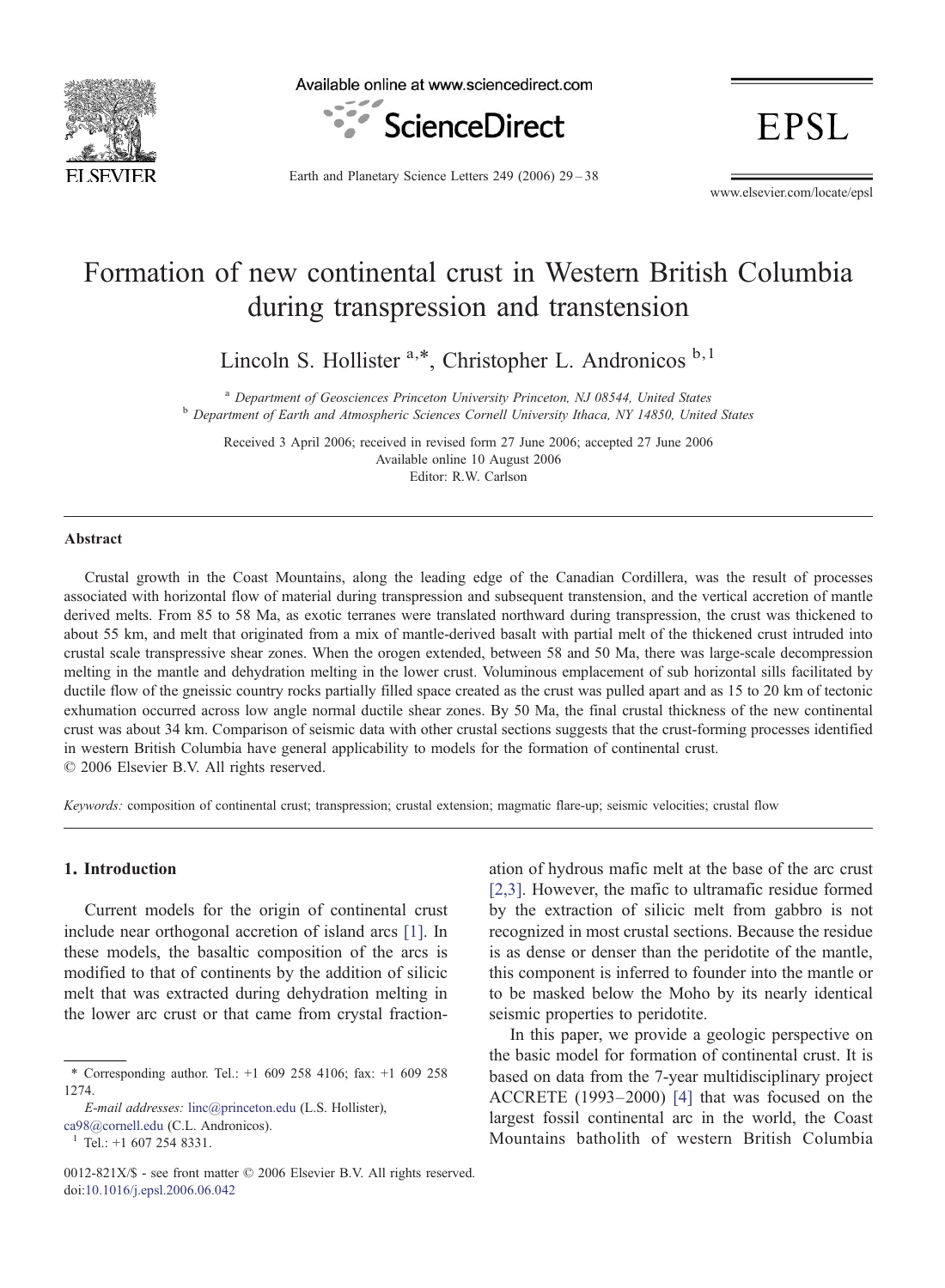<span id="page-1-0"></span>

Fig. 1. Geologic map encompassing ACCRETE study area, showing location of cross section of [Fig. 3](#page-3-0). Compiled from many sources, including [\[15,31,35](#page-8-0)–38]. QP, Quottoon pluton.

Jurassic and Early Cretaceous

Plutons (160 to 100 Ma)

Sedimentary, volcanic and<br>metamorphic rocks of the

**Cretaceous Plutons** 

(100 to 80 Ma)

Jurassic Plutons

Insular Terrane

600

57 to 50 Ma

and Migmatite

of Stikinia

Sedimentary and<br>Volcanic Rocks

80 to 57 Ma plutons

Central Gneiss Complex<br>High Grade Gneiss

Coast

Mount

100 km

East of the Coast shear zone

0

Queen

Charlotte Sound

West of the Coast shear zone

harlotte<sup>1</sup>

Ductile

normal fault

Western Boundary of

Coast Shear Zone

Thrust fault

Normal fault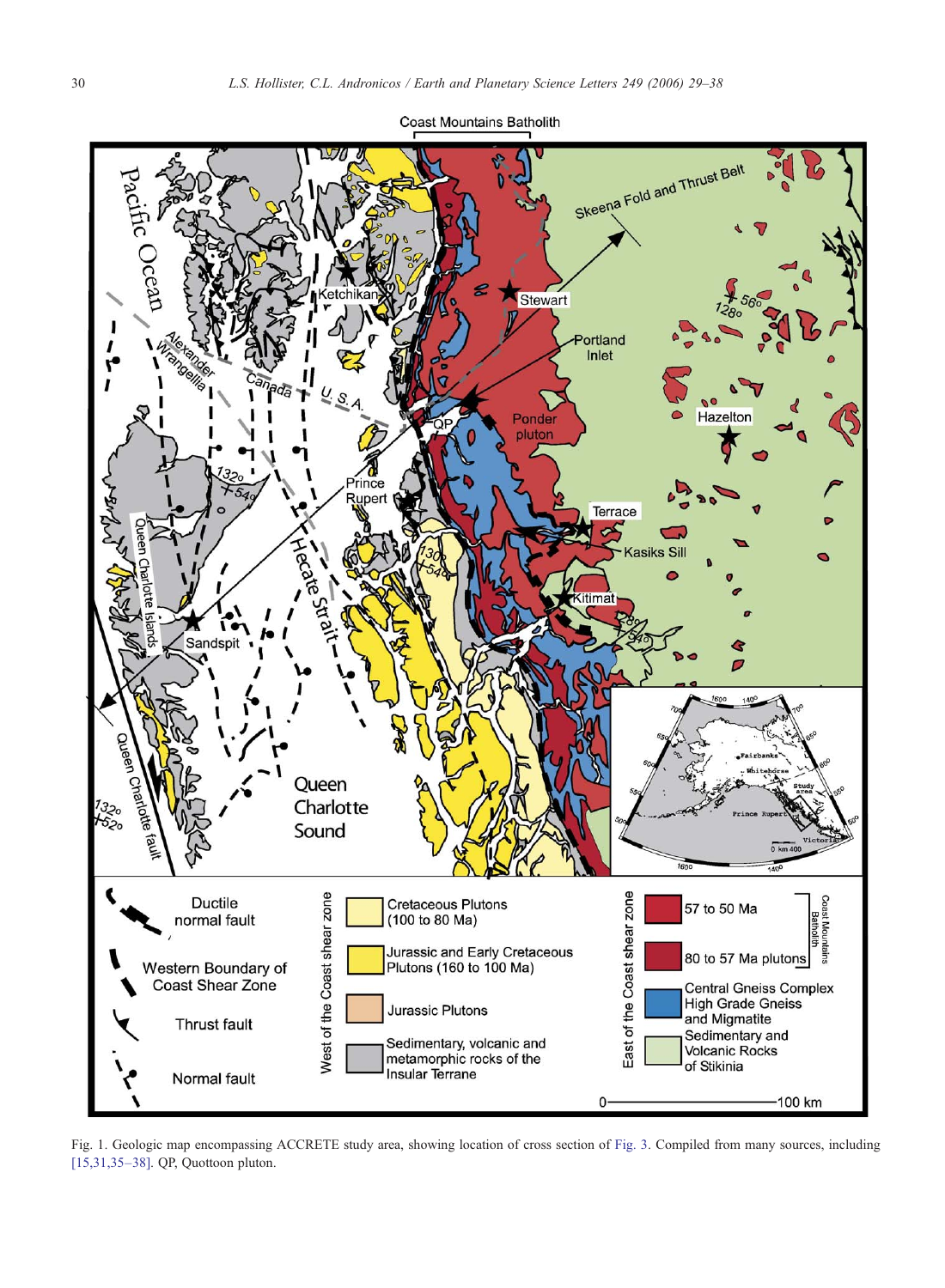<span id="page-2-0"></span>[\(Fig. 1\)](#page-1-0). Our model has two distinct tectonic phases. The first occurred during a period of transpression (oblique plate convergence resulting in concurrent translation and shortening and thickening) from 85 to 58 Ma (Fig. 2a). The continental crust was thickened to about 55 km, and mafic lower crust of the oceanic plateau Wrangellia was pushed under the thickened crust where basalt from the mantle heated it to temperatures hot enough for melting. The basalt and this melt mixed and mingled and rose into the arc along transpressional shear zones [\[5,6\],](#page-8-0) forming calc–alkaline plutons. The second phase occurred as the arc collapsed when a change of relative plate motions resulted in transtension (oblique plate convergence resulting in extension and thinning) (Fig. 2b). The trans-

tension accompanied intrusion of voluminous calc– alkaline plutons and the exhumation of the core of the Coast Mountains Batholith (CMB) as some 15 km of the upper crust was tectonically omitted across a 5 km thick northeast dipping mylonite zone (Shames River mylonite zone).

The multidisciplinary results from ACCRETE integrate geologic observations with controlled-source seismic data [\[7\]](#page-8-0). The seismic data included a surprisingly rich shear wave data set [\[8\]](#page-8-0), as well as an excellent compressional wave data set [\[9\]](#page-8-0). The properties of the new crust resemble those of many crustal sections, showing that our model has general applicability towards understanding how continental crust forms.



Fig. 2. Cartoon sketches illustrating two time slices for the ACCRETE model for growth of continental crust. Large arrows show bulk strain. East dipping subducting oceanic crust (not shown) underlies both cross sections, with trench to west of Wrangellia. Arrows show displacement direction across shear zones that occurred during each time slice. ⊗ indicates movement away from viewer; ⊙ indicates movement toward viewer. (a) The transpressional regime in the Coast Mountains between 80 and 58 Ma. Shows mingling of basalt from the mantle wedge with melt generated in the lower crust of the converging Wrangellia. A component of northward translation of terranes west of the CSZ is occurring at this time [\[26](#page-9-0)–28]. As Wrangellia underthrusts the CMB (convergent component of transpression), it is fed into a melting zone from which diorite melt rises along the transpressional shear zones and a mafic residue founders into the mantle and/or is swept north with the terranes west of the CSZ. (b) Collapse of the orogen between 58 and 48 Ma. As crust underlying the future CMB extended, it underwent lower crustal flow, and material moved parallel and across the strike of the orogen. Crustal flow was synchronous with basaltic underplating and plutonism, and it helped facilitate pluton emplacement. Extension of the orogen occurs as oblique subduction continued. Decompression enhanced the production of melt in the crust and mantle. The present level of erosion under the CMB is at a depth that has gneiss and migmatite exposed at the surface.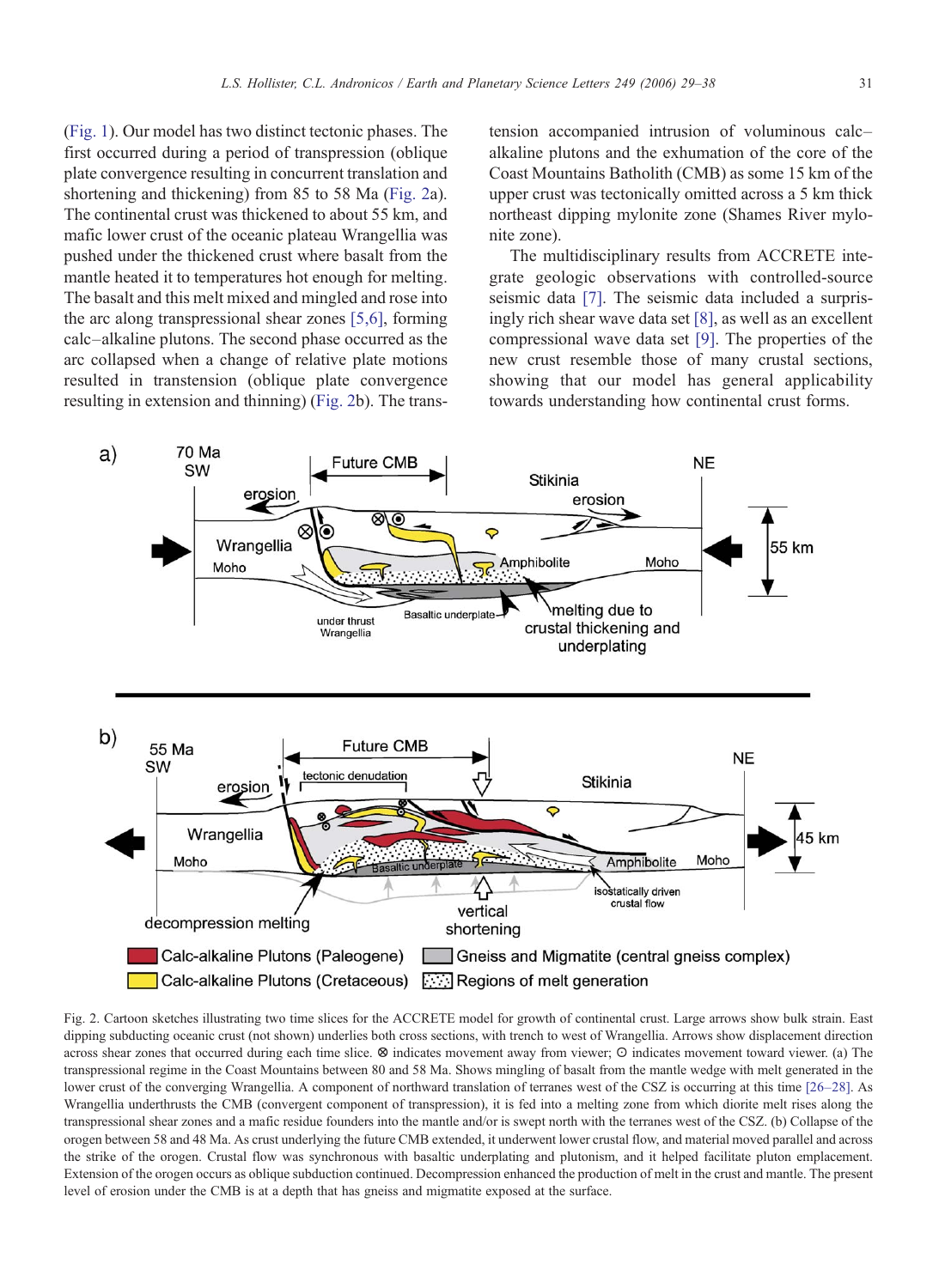# <span id="page-3-0"></span>2. The continental crust of western British Columbia

## 2.1. Geologic constraints

[Fig. 1](#page-1-0) is a geologic map across the Coast Mountains of northern British Columbia, and Fig. 3 shows a SW– NE cross-section from the Pacific plate to the interior of British Columbia. Major batholiths and crustal scale shear zones separate three northwest trending crustal panels. From NE to SW the geologically and geophysically distinct terranes are called Stikinia (a part of the Intermontane superterrane), the Coast Mountains batholith (CMB), and Wrangellia (a part of the Insular superterrane). Stikinia is separated from the CMB by a thick (about 5 km thick) ductile shear zone (Shames River mylonite zone) that dips east to northeast [\[10\]](#page-8-0) (Fig. 3). Across this zone, Stikinia is displaced down to the northeast relative to the CMB. The age of the last motion along this shear zone (48 Ma) is at the end of the range of ages (85–50 Ma) of most of the plutons that intruded into the CMB.

The history of terrane accretion prior to 85 Ma is not considered in this paper because we focus on formation of continental crust between 85 and 50 Ma. Notable terranes and tectonostratigraphic sequences not included in [Figs. 1](#page-1-0)–3 include the Alexander and Yukon–Tanana Terranes and the Gravina belt.

Along and to the south of Portland Inlet ([Fig. 1\)](#page-1-0), foliations within the CMB define an asymmetric gneiss dome (Fig. 3). These foliations at the surface and seismic reflection horizons in the middle crust image the dome from the surface to the middle crust [\[10\].](#page-8-0) In the core of the dome, the Kasiks sill complex intruded during orogen parallel extension and top to the north– northwest normal shearing [\[10\].](#page-8-0) The foliations at the eastern limb of the dome (defined by the Shames River mylonite zone) are continuous with seismic reflection horizons that were imaged at wide angle and are traced from outcrop down dip to the northeast to a depth of about 18 km on Fig. 3 [\[11\]](#page-8-0). This reflecting package can be traced farther to the northeast to where it merges into lower crustal reflectors at a depth of about 25 km [\[11\].](#page-8-0) Field observations demonstrate that the Shames river mylonite deformed during northeast directed extensional shearing [\[10\]](#page-8-0). High precision U/Pb dating show that the Shames river mylonite deformed as the underlying Kasiks sill complex intruded [\[10\].](#page-8-0) The difference in extension direction between the sill complex and extensional shear zones [\(Fig. 2b](#page-2-0)) requires crustal flow in two nearly orthogonal directions as the middle crust was being uplifted and exhumed, with one component of flow from the base of Stikinia toward the southwest and a second component parallel to the axis of the arc [\[10\].](#page-8-0)

Based on their low grade of metamorphism, rocks at the surface today within Stikinia were never at pressures greater than about 3 kbar [\[10\]](#page-8-0), whereas the metamorphic rocks within the CMB decompressed from 8 to 3 kbar between 60 and 52 Ma while remaining at temperatures near 750 °C [\[12\].](#page-8-0) The metamorphic contrast from footwall to hanging wall across the Shames River mylonite zone indicates that the total amount of tectonic exhumation of the CMB relative to Stikinia was about 15 km, and that a portion of Stikinia was above the CMB prior to extension [\[10\]](#page-8-0).

The western border of the CMB contains the 58 Ma Quottoon pluton and the near vertical 1200 km long Coast Shear zone [\[13\]](#page-8-0) (Fig. 3). The Quottoon pluton is a



Fig. 3. Simplified SW–NE cross-section from the Pacific plate to the interior of BC; the location of cross section is shown on [Fig. 1](#page-1-0). Shows presentday distribution of lithologies, location of Moho, compressional wave velocities  $(V_p, km/s)$ , and displacement directions across major shear and fault zones. Compiled from [\[8,11,15,31,35](#page-8-0)–37,39].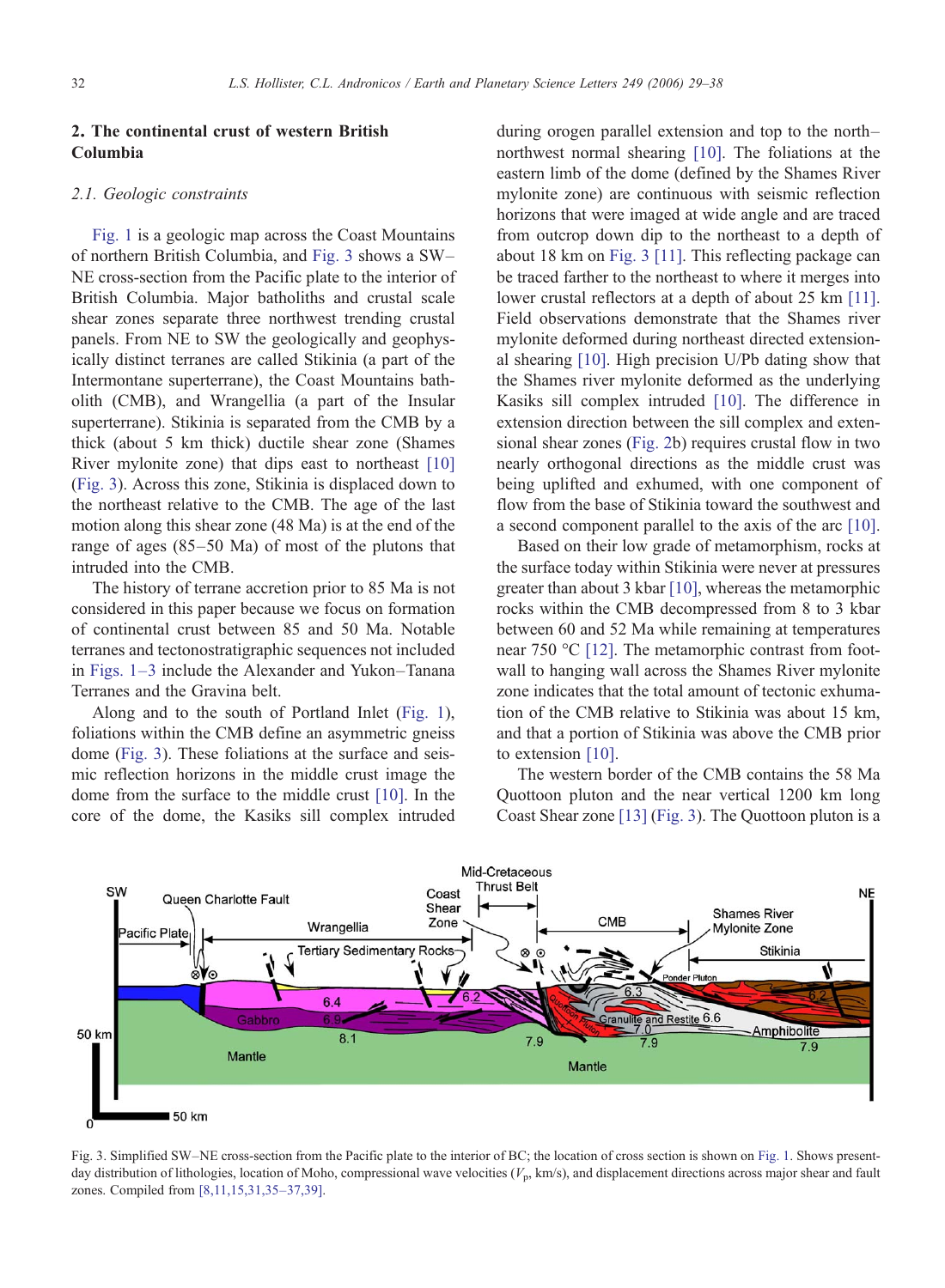<span id="page-4-0"></span>segment of the 700 km long string of Cretaceous and Paleocene tonalite bodies that average about 10 km in width and have southwestern contacts that are nearly vertical. About half of this string of plutons is shown in [Fig. 1,](#page-1-0) and their proximity to the Coast shear zone (CSZ) implies that their emplacement was facilitated by the CSZ [\[14,15\].](#page-8-0)

The CSZ marks a magmatic front between the CMB and Insular superterrane. The thermal contrast at this front is a first order constraint on our model for crust formation. Plutons between 85 and 50 Ma make up most of the CMB, whereas no plutons younger than 80 Ma occur within the Insular superterrane [\[16\]](#page-8-0). Additionally, there are profound breaks in metamorphic grade across the Coast shear zone [\[17\].](#page-9-0) The central gneiss complex [\(Fig. 1](#page-1-0)), which forms the country rocks to the batholith, is made of sedimentary and volcanic rocks that were at temperatures of 750 °C at about 5 kbar at about 55 Ma [\[17\]](#page-9-0) whereas across the CSZ the Insular superterrane underwent peak metamorphism at 90 Ma. Within the Insular superterrane, metamorphic grade increases toward the CSZ from greenschist facies to 600 °C at 8 kbar [\[17\]](#page-9-0). At the present level of exposure, temperatures within the Insular superterrane were between 400 and 250 °C at the time (58 Ma) that the CMB was still at 750 °C [\[18\].](#page-9-0)

Mafic magma intruded throughout the evolution of the CMB [\[19\]](#page-9-0). Hornblendite, gabbro and fine-grained amphibolite dikes cut migmatite and are co-magmatic with plutons of the CMB. Within plutons, synplutonic dikes, pillows of amphibolite with cuspate–lobate boundaries, and mafic schlieren are ubiquitous. These textures show that basalt liquid was present at the same time and place as the granitoid melts and likely was a heat source for melting the crustal rocks. Additionally, cumulate textures in the plutons indicate high temperatures (about 1000 °C) of intrusion and therefore high temperatures at their source.

Based on geochemical and isotopic evidence [\[20\],](#page-9-0) the Quottoon pluton intruded in at least two phases. The earlier, at about 65 Ma, was generated by partial melting of an amphibolite source reservoir at pressures of about 14 kbar (or 45 km) and by mixing of that melt with a mantle-derived magma. The later phase, at about 55 Ma, was the result of assimilation and fractional crystallization processes of a magma that was derived by partial melting of amphibolite without mixing with mantlederived basalt. Sm/Nd isotope and trace element geochemistry studies are also consistent with pre 65 Ma magmas having been derived from mantle sources whereas younger magmas appear to have mainly a crustal component [\[21\]](#page-9-0). These geochemical trends for



Fig. 4. Comparison of compressional wave velocities  $(V_p, km/s)$  and thickness for several crustal sections, arranged by thickness, with those for the three crustal panels of [Fig. 3](#page-3-0): Wrangellia, the CMB, and Stikinia.  $V<sub>p</sub>$  for upper crust (UC) not shown. Values of  $V<sub>p</sub>$  are shown above and below depth markers, or between them if variation is minimal. All data are from controlled source seismic refraction experiments except those for below 35 km of the southern Andes, which are based on a receiver function study [\[40\].](#page-9-0) Sources: southern Andes [\[40\],](#page-9-0) Grenville province [\[25\]](#page-9-0), Superior province [\[41\]](#page-9-0), northern Appalachians [\[25\],](#page-9-0) southern Sierra Nevada batholith [\[42\]](#page-9-0), Stikinia [\[11\],](#page-8-0) Coast Mountains batholith [\[8\],](#page-8-0) central Aleutians [\[43\],](#page-9-0) Wrangellia [\[39\]](#page-9-0).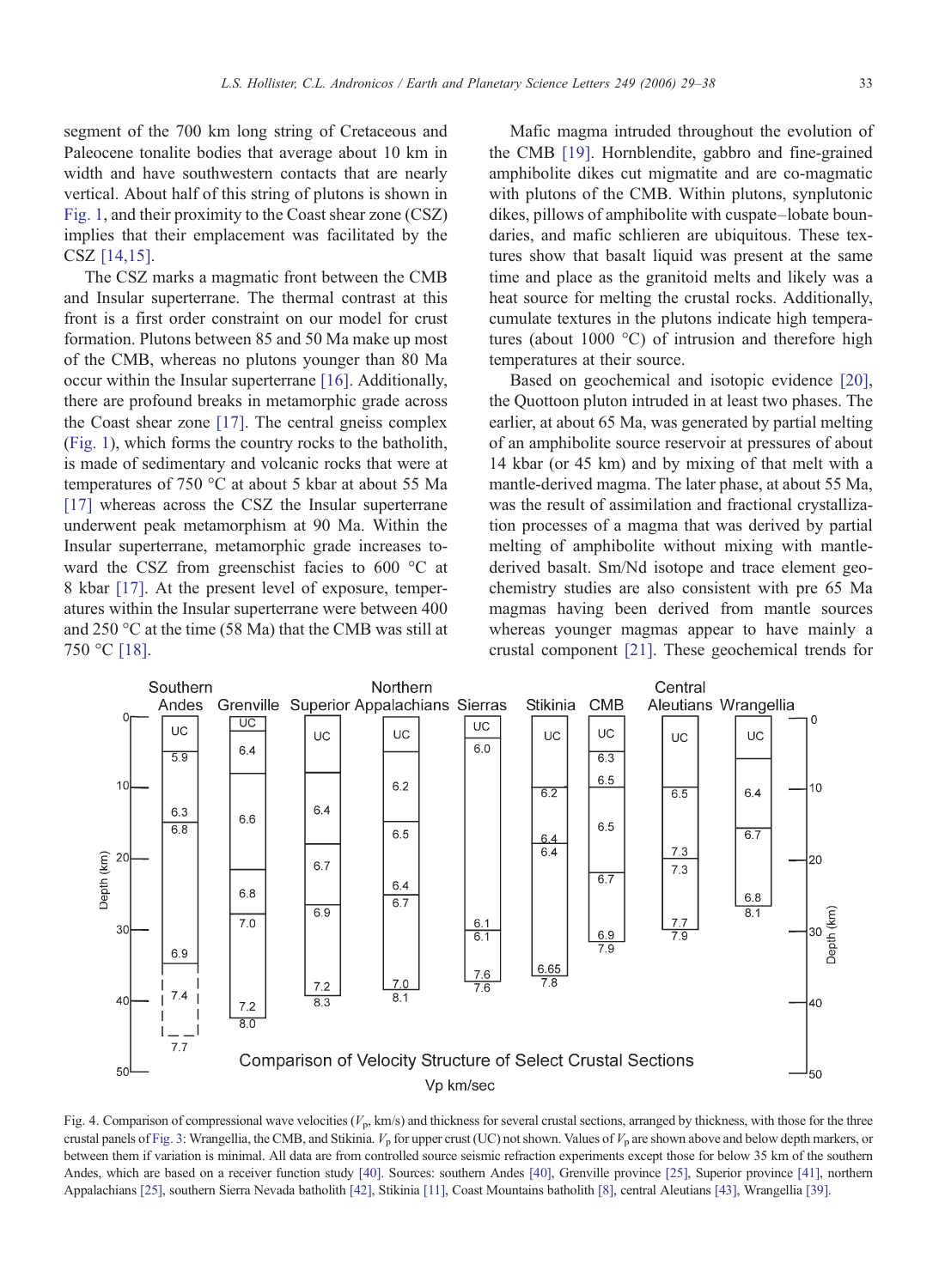<span id="page-5-0"></span>the Quottoon pluton indicate a change from a dominance of juvenile sources prior to ∼65 Ma to a dominance of recycled melts between 60 and 50 Ma.

The CMB was uplifted and exhumed in response to erosion and the tectonic removal of the upper 15 km of the crustal section. As it rose, it was inflated by intrusion of sills of diorite and tonalite. These melts were largely recycled crustal materials mixed with basalt from the mantle. The amount of both melts was enhanced by decompression melting due to the exhumation. These magmas, which intruded between 65 and 50 Ma, compose about one third of the volume of the CMB within the ACCRETE study area ([Figs. 1 and 3\)](#page-1-0). The 7 km thick Kasiks sill complex ([Fig. 1](#page-1-0)) is one example of this inflation of the crust. The intrusion of these sills was facilitated in the middle and lower crust by ductile flow of the country rocks, including orogen perpendicular flow from the base of Stikinia and orogen parallel flow during north–northwest directed extension [\[10,22\]](#page-8-0) [\(Fig. 2b](#page-2-0)). The presence of mafic garnet granulite (metamorphosed basalt), imaged in the seismic profiles of ACCRETE [\[8\],](#page-8-0) implies basalt also underplated the lower crust. By the end of this phase, at about 52 Ma, a new piece of continental crust, the CMB [\(Fig. 3\)](#page-3-0), had been stabilized.

## 2.2. Seismic constraints

[Fig. 4](#page-4-0) compares compressional wave velocities  $(V_p,$ km/s) and thickness for several crustal sections with those for the three ACCRETE crustal panels: Stikinia, the CMB, and Wrangellia. Three sections are of stable continental crust (Grenville, Superior, northern Appalachians), one is an intra oceanic arc (central Aleutians), one is a continental margin arc (southern Andes), and one, the Sierras, shows the crust of the Sierra Nevada batholith where a strong case has been made for distillation of granitic rocks from a mafic residue [\[23\].](#page-9-0) Besides having good active source seismic  $V_p$  refraction data available, two sections also have shear wave  $(V<sub>s</sub>)$ data sets (Grenville, northern Appalachians). We use the shear wave data to compare  $V_p/V_s$  with the three ACCRETE panels in Fig. 5, and to refine inferences for present-day lithologies of the three crustal panels.

The Moho depth for Stikinia of 37 km is similar to that of the northern Appalachians, Sierras, and Superior Province. The crust of the CMB has a maximum thickness of only 32 km and is similar to that of the central Aleutians. Neglecting the uppermost crust, the CMB has higher velocities at all depths compared to Stikinia, and the lower half of the CMB has markedly lower  $V_p$  than that of the central Aleutians. The Grenville and Superior sections have middle crustal velocities similar to the CMB but differ from the CMB by having a lower crustal layer with  $V_p$  of 6.9 to 7.2 km/s. If about half of this layer was added to the base of the CMB, the crustal section of the CMB would be nearly identical in velocity and thickness to those of the Grenville and Superior sections. On the other hand, Stikinia has a velocity structure similar to the northern Appalachians except at the base where  $V_p$  of the northern Appalachians is higher. The velocity structure of the Sierras throughout most of the crust is markedly lower than that of any of the other sections.



Fig. 5. The seismic property  $V_p/V_s$  of three intervals along the section shown in [Fig. 3](#page-3-0), compared with  $V_p/V_s$  from the Grenville province [\[25\]](#page-9-0), the northern Appalachians [25], and  $V_p/V_s$  for gabbro (stars labeled 6 and 8, for 6 and 8 kbar [\[24\]\)](#page-9-0).  $V_p/V_s$  of CMB and Wrangellia from [\[7\]](#page-8-0), that of Stikinia from [\[11\]](#page-8-0) and [\[44\].](#page-9-0) Shows striking difference of crustal lithology between the three ACCRETE panels, and similarities to the other crustal sections. The approximate uncertainty for the three ACCRETE crustal sections and for the Grenville and Appalachian sections is  $\pm 0.02$  [\[7,25\]](#page-8-0); that for gabbro is  $\pm 0.03$  [\[24\].](#page-9-0)  $V_p/$  $V<sub>s</sub>$  for diorite and granitic rocks were taken from rock measurements [\[7\]](#page-8-0) and the values for amphibolite are based on data in [\[24\]](#page-9-0) and [\[25\]](#page-9-0).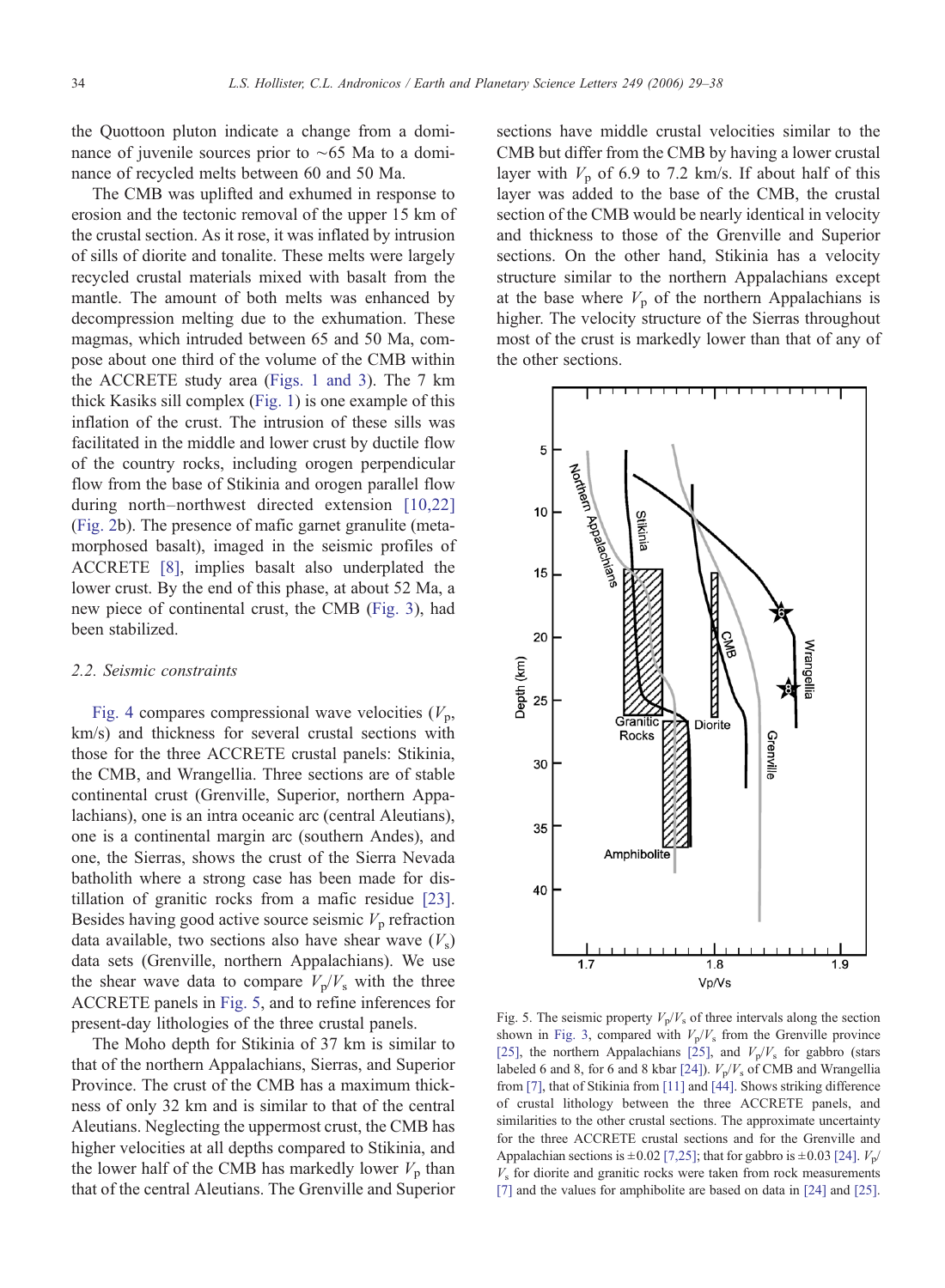[Fig. 5](#page-5-0) shows the seismic property  $V_p/V_s$  of the three ACCRETE panels [\[7\]](#page-8-0) compared with gabbro (stars), the Grenville section, and the northern Appalachians section. Where available,  $V_p/V_s$  is the preferred property to correlate with rock type at depth because  $V_p/V_s$  is independent of temperature [\[24\]](#page-9-0) and is only slightly dependent on pressure, whereas  $V_p$  is dependent on temperature and pressure. To partially compensate for the small pressure effect on  $V_p/V_s$ , we compare  $V_p/V_s$  to experimental values for common minerals and rocks at 6 kbar: gabbro [\[24\]](#page-9-0) is 1.85 [\(Fig. 5\)](#page-5-0); granodiorite, representative of felsic crust, has  $V_p/V_s$  of 1.76 or less [\[7,24\]](#page-8-0); amphibolite, which we interpret to be at the base of Stikinia and the northern Appalachians, has  $V_p/V_s$  of 1.78 or less [\[7,24,25\];](#page-8-0) diorite averages 1.80 [\[7,24\].](#page-8-0) Amongst minerals [\[24\]](#page-9-0), calcic plagioclase and hornblende have  $V_p/V_s$  over 1.83; quartz is 1.48. In general, the more quartz there is in a rock, the lower the  $V_p/V_s$ ; the more plagioclase and/or hornblende, the higher the  $V_p/V_s$ .

The data plotted in [Fig. 5](#page-5-0) show that the three panels of the cross section of [Fig. 3](#page-3-0) are distinct in lithology throughout the whole crust. Wrangellia is underlain by rock with the seismic properties of gabbro ([Fig. 5;](#page-5-0) [\[24\]](#page-9-0)). Stikinia has seismic properties that indicate it is mainly underlain by quartzofeldspathic rocks such as granite and granodiorite, with a zone at the base of the crust of somewhat higher  $V_p/V_s$  that, when  $V_p$  is taken into account [\[7\],](#page-8-0) is consistent with the presence of amphibolite. The  $V_p/V_s$  profile for the CMB ([Fig. 5\)](#page-5-0) is remarkably similar to the section under the granulite facies metamorphic rocks exposed in the Grenville province, and the  $V_p/V_s$  profile of Stikinia ([Fig. 5](#page-5-0)) is similar to that for the northern Appalachians. According to our model (see below), dehydration melting of this amphibolite during decompression from 8 to 5 kbar played a role in generating granitic liquid that was added to the crust of the CMB during extension. The upper two-thirds of the CMB has  $V_p/V_s$  consistent with granodiorite to diorite, which are exposed at the surface along the line of seismic section. The increase of  $V_p/V_s$  with depth was attributed by [\[7\]](#page-8-0) to an increase in the proportion of sills of diorite relative to granodiorite. The lower third of the CMB has a  $V_p/V_s$  of 1.82. Based on this  $V_p/V_s$  and its  $V_p$ of 6.9 km/s [7–[9\]](#page-8-0) concluded that the lower crust of the CMB contains a mixture of mafic garnet granulite and of quartz and sillimanite-bearing restite.

The major insight to be taken from the comparisons of crustal sections in [Figs. 4 and 5](#page-4-0) is that the processes that led to the formation of the crust of the CMB are reasonably inferred to have also led to formation of stable continental crust similar to the Grenville and Superior provinces.

## 3. Model for formation of the continental crust

#### 3.1. Phase 1: Transpression

Simultaneous translation and thickening between 85 and 60 Ma imply a transpressive tectonic regime. The main arguments for translation are based on paleomagnetic data, plate movement reconstructions, geologic discontinuities, and kinematics of shear zones. The paleomagnetic data require a minimum of ∼1000 km of northward displacement of the Insular superterrane (including Wrangellia) relative to terranes east of the CSZ between 85 and 50 Ma [\[26,27\]](#page-9-0). This overlaps the time interval for rapid northward translation of the Kula plate relative to the North American plate [\[28\].](#page-9-0) Evidence that the Insular superterrane is far traveled includes the anomalously shallow inclinations of magnetic remanence directions that were recorded in mid-Cretaceous plutonic rocks[\[29\].](#page-9-0) The shallow inclinations imply that the plutons of the Insular superterrane cooled closer to the magnetic equator than their present latitude. A modern analogue for transpression across an arc is Sumatra [\[30\].](#page-9-0)

Several lines of evidence point to a thick crust under the CMB that was generated by dextral transpression between 85 and 60 Ma. Peak metamorphic pressures of supracrustal rocks of the Central Gneiss Complex were ∼8 kbar, requiring ∼24 km of tectonic burial [\[10,15\].](#page-8-0) The northeast verging Skeena fold and thrust belt [\(Fig. 2](#page-2-0)a) led to westderived clastic sediment that began to be accumulated in the Late Cretaceous and continued into the Paleocene [\[31\].](#page-9-0) Also, a thick sequence of Late Cretaceous to Tertiary clastic sediment that accreted to southern Alaska originated from a source likely to be the Late Cretaceous Coast Mountains [\[32\].](#page-9-0) Within the CMB, tight northwest trending isoclinal folds with steep axial planes attest to SW/NE shortening and thickening prior to intrusion of the abundant Eocene (58–50 Ma) plutons [\[19\].](#page-9-0)

Kinematic evidence for transpression between 85 and 58 Ma is found throughout the CMB. The migmatite of the CMB contains abundant top to southwest, syn-migmatite (75–60 Ma) contractional thrust shear zones [\[10,19\].](#page-8-0) Reverse shear along the eastern side of the Quottoon pluton and dextral shear across near vertical shear zones found along the northeastern side of the pluton [\[10\]](#page-8-0) indicate transpression. Much of this transpression must have ended by 58 Ma because the 58 Ma Quottoon pluton crosscuts kilometer-scale folds that formed during the transpression, and Quottoon pluton intruded into the actively deforming Coast shear zone [\[10\]](#page-8-0). The buoyancy of the magmas overcame the compressional force across the interface, and the transpression led to strain partitioning which in part facilitated the emplacement of Quottoon pluton [\[5,6\].](#page-8-0)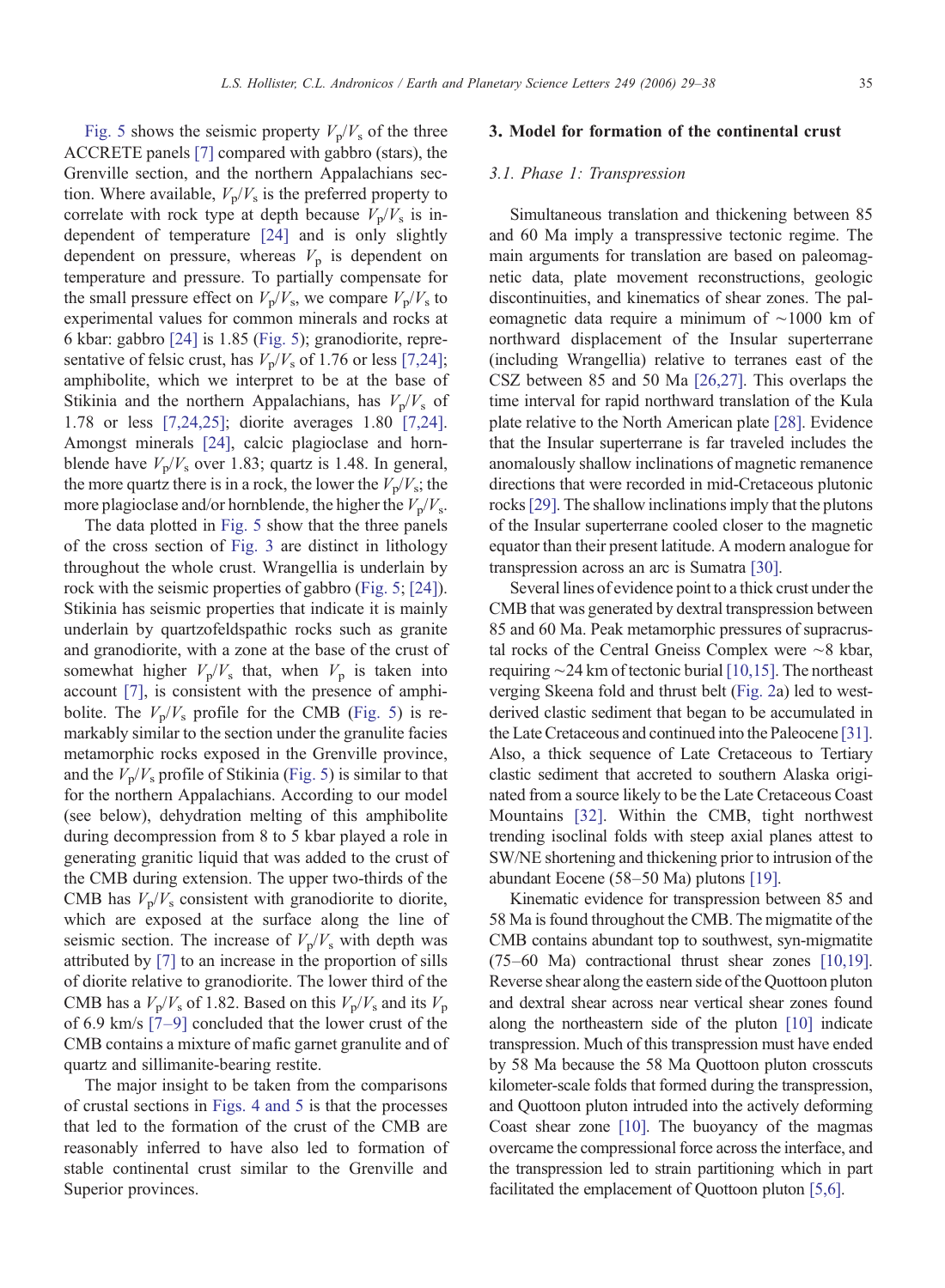The Coast Mountains thus were high standing from roughly 85 to 58 Ma as a result of crustal thickening during dextral transpression. During this time interval, the Insular superterrane was moving NW relative to the terranes to the northeast [\(Fig. 1\)](#page-1-0). A nearly vertical shear zone, the Coast shear zone, bounds the western side of the CMB and truncates a major mid Cretaceous west vergent thrust belt [\[9,17\]](#page-8-0) [\(Fig. 3](#page-3-0)). These geometries are consistent with this structure being the locus of dextral transcurrent displacement of the Insular superterrane relative to the interior of North America. During transpression, the cool Insular superterrane was sheared into and past the hot continental arc. This led to a contrast in geothermal gradient across the CSZ during Late Cretaceous and early Paleocene [\[18\].](#page-9-0)

During the period of transpression, the CMB was underlain by an east-dipping subduction zone, with the trench located to the west of Wrangellia. We do not have direct evidence for the processes of interaction of this subduction zone with the lithosphere under the CMB. We assume here that these processes were similar to those now occurring above active subduction zones, which include asthenosphere upwelling and mantle metasomatism from fluids driven off the subducting plate. The asthenosphere upwelling provides heat for melting of the mantle lithosphere and the metasomatism lowers the melting temperature of the mantle lithosphere.

### 3.2. Transpression and magmatism

[Fig. 2a](#page-2-0) sketches the kinematic model that we propose applies to the transpressional regime in the Coast Mountains between 85 and 58 Ma. The time for the section of [Fig. 2a](#page-2-0) is for before the beginning of intrusion of the two phases of Quottoon pluton. In the sketch, Wrangellia moves toward the north (away from viewer, out of section) as it converges from the west against the proto-CMB. The transpression results in shortening and thickening of the continental crust by folding, by northeast directed structures of the Skeena fold and thrust belt [\[31\],](#page-9-0) and by southwest directed, synmagmatic thrusting within the CMB [\[10,15,16\]](#page-8-0). Translation occurs across dextral shear zones, the biggest of which are the vertical portions of the interface (the CSZ) between the superterranes. The crust under the CMB and under the Skeena fold and thrust belt is taken to be  $> 55$  km thick, based on the metamorphic evidence and the geochemistry of the Quottoon pluton. This thickness is also consistent with the thickness the CMB had prior to the Eocene extension, with the restoration of the western portion of Stikinia to above the CMB.

The continued underthrusting of the lower crust of Wrangellia beneath the base of the CMB, along with the translational component, kept the west side of the CMB relatively cool. Heat was only advected where basalts rose from under the thickened continental arc, and these basalts did not leak west of the CSZ because of the refrigeration effect of the convergent component of Wrangellia. However, melting of the underthrusting lower crust of Wrangellia would occur as it came into contact with basalt derived from the mantle wedge [\(Fig. 2](#page-2-0)a).

## 3.3. Phase 2: Extension and magmatism

As the plate tectonic regime of the northeast Pacific changed from dextral transpression to dextral transtension [\[15\],](#page-8-0) some 15 km of the upper crust of the future CMB was tectonically removed [\(Fig. 2b](#page-2-0)), and the core of the orogen began to rise. The decompression due to this unloading led to additional melting in the mantle and lower crust. Underplated basaltic melt advected heat to the lower crust, which resulted in more crustal melting. Melt from vapor absent melting of amphibolite at the base of the crust contributed a felsic component during the decompression. The mix of basalt and felsic melt led to formation of large amounts of granodiorite and diorite, some of which flowed laterally in the lower to middle crust from the north and northeast [\[15\]](#page-8-0) to the line of section [\(Fig. 2b](#page-2-0)). Crustal flow of melt and ductile rock was driven by pressure gradients due to removal of the upper crust [\[33\]](#page-9-0). The sills that inflated the middle to lower crust of the CMB in part compensated for the tectonic thinning. The mass of melt produced through these processes resulted in the Eocene magmatic flare up of the CMB, and the final phase of formation of the new continental crust of the CMB.

As a portion of the lower crust under western Stikinia flowed to the CMB, the upper crust of the CMB was translated to the northeast and now in part makes up the upper portion of western Stikinia. This resulted in formation of new continental crust of western Stikinia that differs from that of the CMB; the new crust of Stikinia is also similar to other well-characterized crustal sections [\(Figs. 4 and 5](#page-4-0)).

## 4. Conclusion

New continental crust was made in the CMB in two phases. The first phase was during a period of transpression. As the oceanic plateau Wrangellia was laterally accreted, it was partially melted at the base of the arc [\(Fig.](#page-2-0) [2](#page-2-0)a), forming a felsic melt and a mafic residue. The basalt that came from the mantle wedge above the subduction zone (not shown on [Fig. 2](#page-2-0)a) provided the heat to melt the lower crust of Wrangellia. These two melts mixed and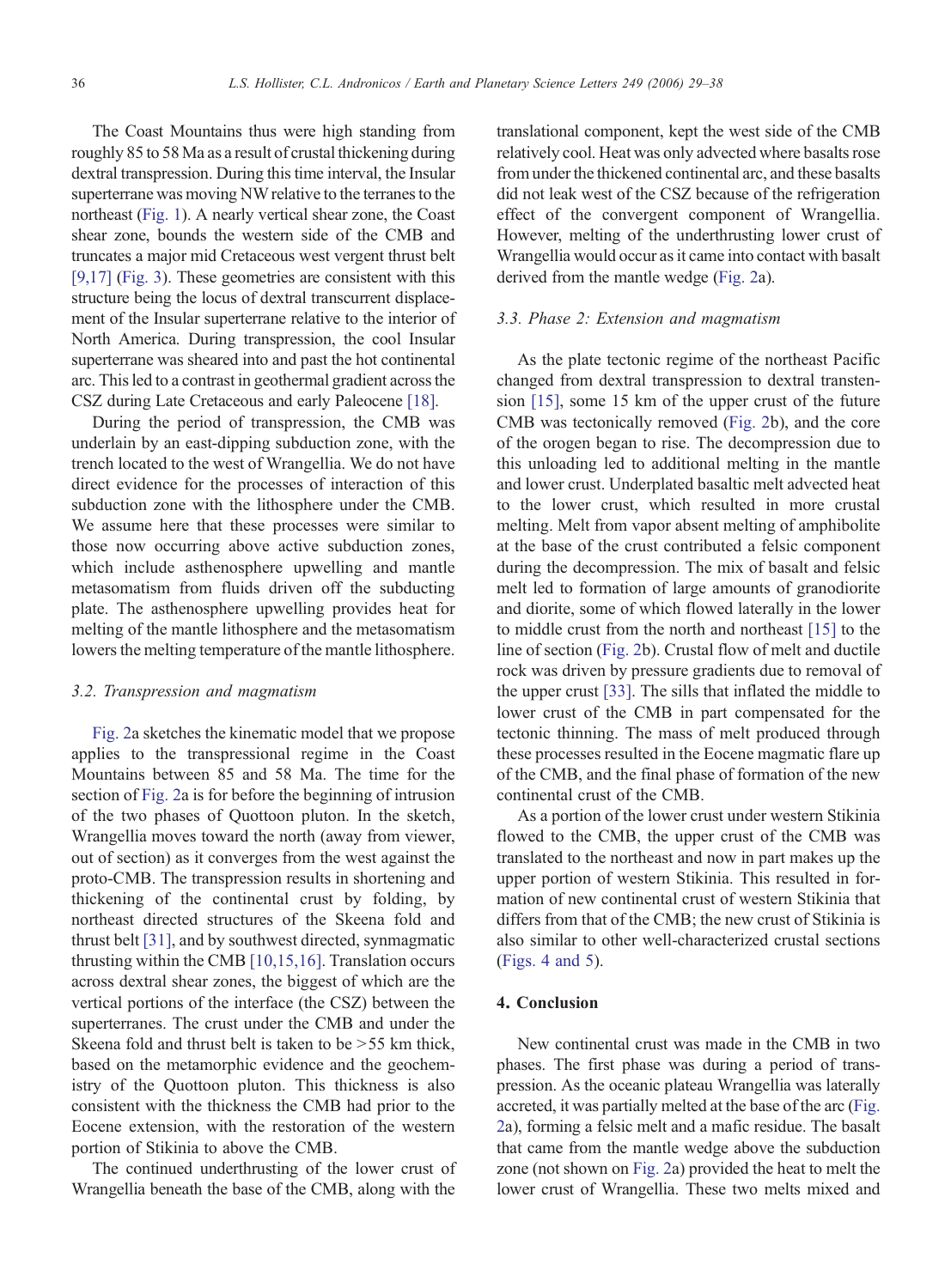<span id="page-8-0"></span>mingled and rose into the arc crust along transpressional shear zones, forming granodiorite, tonalite, and diorite plutons such as the Quottoon pluton ([Fig. 3\)](#page-3-0). The new crustal material added to the arc is composed of a mixture of the basalt that was derived from the mantle and the material that was imported with Wrangellia.

The second phase of crust formation accompanied crustal extension [\(Fig. 2b](#page-2-0)). The thickened crust that formed during the first phase was extended and thinned to a crust of "normal" thickness. During this thinning, decompression melting in the mantle and lower crust generated additional melts. The magmas of the Eocene magmatic flare up were composed of this mixture of melts [15]. Melt and ductile rock in the middle and lower crust flowed across and along strike in response to the extensional removal of the upper crust. The upper crust of the CMB was transported to the northeast where it forms the present upper crust of western Stikinia.

Our model incorporates the processes of dehydration melting and the addition of mantle-derived basalt into the crust, which are included in the basic model of crust formation, but it shows how non-steady state lateral flow of middle to lower crustal material during transpression and tectonic extension may be essential for forming the compositional and structural characteristics of typical continental crust. Because our model does call for significant basalt contribution to the crustal composition, there must be a mafic residue in order to account for the overall felsic nature of the crust. However, this residue need not be directly below a particular section of crust, as appears to be the case for the Sierras [\[34\]](#page-9-0) and it may still be present under the CMB. Our results show that deformation during arc construction is a 3-d process involving along and across strike, as well as vertical, movement of melt and ductile crust. The overall similarity of the CMB and Stikinia crustal columns to other crustal columns suggests that processes associated with transpression and extension may be widespread in generating continental crust.

## Acknowledgements

The ACCRETE project was supported by grants from the Continental Dynamics Program of NSF. In addition to the co-PIs of ACCRETE [4], we thank G. J. Woodsworth, K. Klepeis, I. Morozov, W. J. Morgan, and D. Chardon for sharing many insights and discussions, and R. Clowes, A. Rubin, and J. Diebold for their comments on the manuscript. The manuscript benefited by journal reviews from T. Pavlis and M. Ducea, and comments by R. Carlson. LSH also thanks the Rockefeller Foundation for providing the opportunity to write this article during a Residency at the Bellagio (Italy) Study Center of the Rockefeller Foundation.

#### References

- [1] S.A. Bowring, K.E. Karlstrom, Growth, stabilization and reactivation of Proterozoic lithosphere in the southwestern United States, Geology 18 (1990) 1203–1206.
- [2] R.L. Rudnick, Making continental crust, Nature 378 (1995) 571–578.
- [3] R.W. Kay, S.M. Kay, Delamination and delamination magmatism, Tectonophysics 219 (1993) 177–189.
- [4] The principal investigators of the ACCRETE project were R. Butler, N. Christensen, M.L. Crawford, C. Davidson, J. Diebold, G. Gehrels, L.S. Hollister, K. Sinha, and S. Smithson.
- [5] D.H.W. Hutton, R.J. Reavy, Strike–slip tectonics and granite petrogenesis, Tectonics 11 (1992) 960–967.
- [6] C.L. Rosenberg, Shear zones and magma ascent: a model based on a review of the Tertiary magmatism in the Alps, Tectonics 23 (TC3002) (2004), [doi:10.1029/2003TC001526.](http://dx.doi.org/10.1029/2003TC001526)
- [7] I.B. Morozov, N.I. Christenson, S.B. Smithson, L.S. Hollister, Seismic and laboratory constraints on crustal formation in a former continental arc (ACCRETE, southeastern Alaska and western British Columbia), J. Geophys. Res. 108 (2003), [doi:10.1029/](http://dx.doi.org/10.1029/2001JB001740) 2001JB001740.
- [8] I.B. Morozov, S.B. Smithson, J. Chen, L.S. Hollister, Generation of new continental crust and terrane accretion in southeastern Alaska and western British Columbia: Constraints from P- and S-wave wide-angle seismic data (ACCRETE), Tectonophysics 341 (2001) 49–67.
- [9] I.B. Morozov, S.B. Smithson, L.S. Hollister, J.B. Diebold, Wideangle seismic imaging across accreted terranes, southeastern Alaska and western British Columbia, Tectonophysics 299 (1998) 281–296.
- [10] C.L. Andronicos, L.S. Hollister, C. Davidson, D. Chardon, Kinematics and tectonic significance of transpressive structures within the Coast plutonic complex, British Columbia, J. Struct. Geol. 21 (1999) 229–243.
- [11] P.T.C. Hammer, R.M. Clowes, Accreted terranes of northwestern British Columbia, Canada: lithospheric velocity structure and tectonics, J. Geophys. Res. 109 (BO6305) (2004), [doi:10.1029/](http://dx.doi.org/10.1029/2003JB002749) 2003JB002749.
- [12] L.S. Hollister, Metamorphic evidence for rapid (2 mm/yr) uplift of a portion of the Central Gneiss Complex, Coast Mountains, B.C. Can. J. Earth Sci. 20 (1982) 319–332.
- [13] W.C. McClelland, G.E. Gehrels, S.D. Samson, P.J. Patchett, Structural and geochronologic relations along the western flank of the Coast Mountains batholith: Stikine River to Cape Fanshaw, central southeastern Alaska, J. Struct. Geol. 14 (1992) 475–489.
- [14] G.M. Ingram, D.H.W. Hutton, The Great Tonalite Sill: emplacement into a contractional shear zone and implications for Late Cretaceous to early Eocene tectonics in southeastern Alaska and British Columbia, Geol. Soc. Am. Bull. 106 (1994) 715–728.
- [15] C.L. Andronicos, D.H. Chardon, L.S. Hollister, G.E. Gehrels, G.J. Woodsworth, Strain portioning in an obliquely convergent orogen, plutonism, and synorogenic collapse: Coast Mountains batholith, British Columbia, Canada, Tectonics 22 (1012) (2003), [doi:10.1029/2001TC001312.](http://dx.doi.org/10.1029/2001TC001312)
- [16] L.S. Hollister, C.L. Andronicos, A candidate for the Baja British Columbia fault system in the Coast plutonic complex, GSA Today 7 (1997) 1–7.